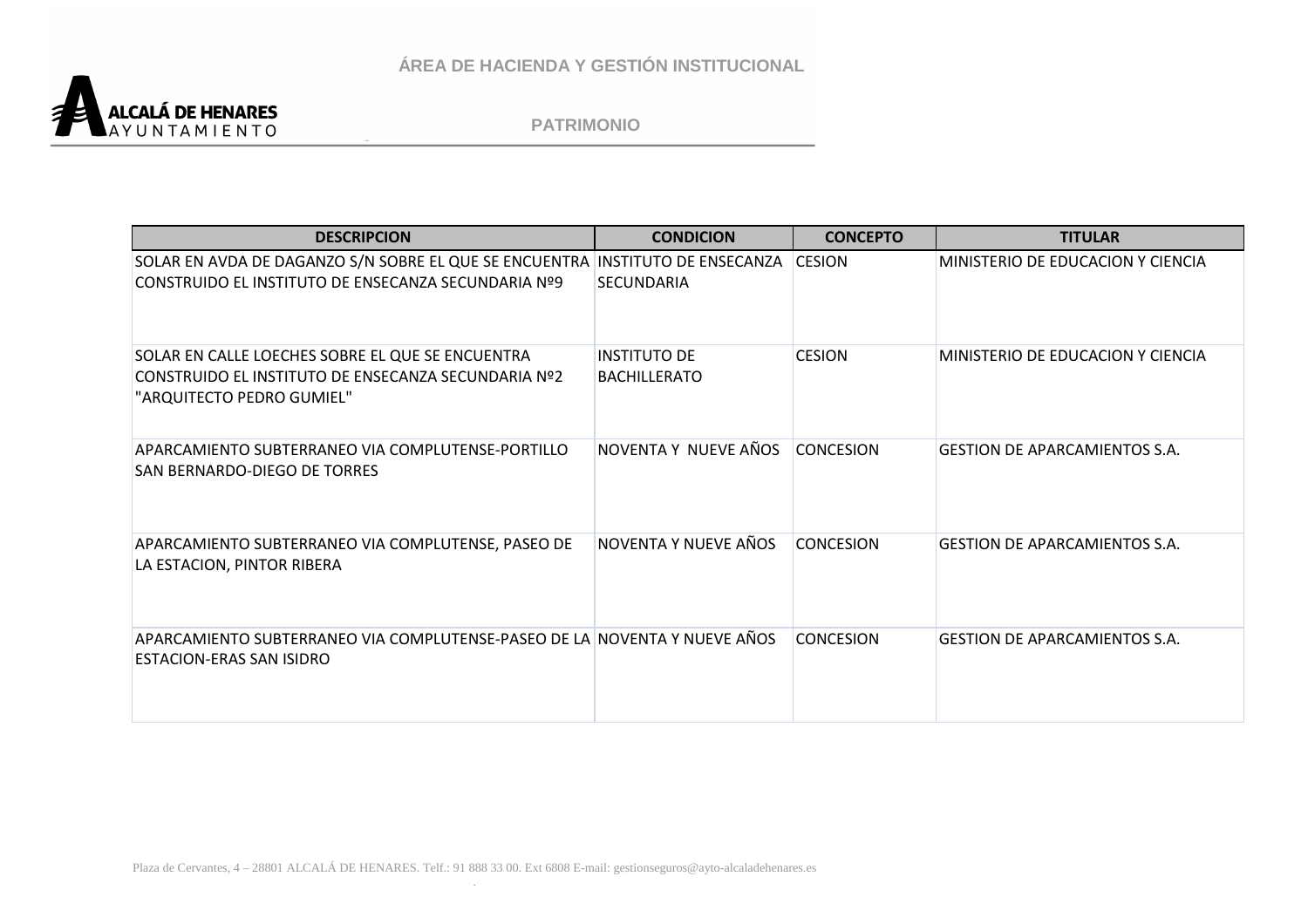

| APARCAMIENTO SUBTERRANEO AMBULATORIO-VERDE PUBLICO NOVENTA Y NUEVE AÑOS<br>CERCA DE PARQUE DE BOMBEROS     |                      | <b>CONCESION</b> | <b>GESTION DE APARCAMIENTOS S.A.</b> |
|------------------------------------------------------------------------------------------------------------|----------------------|------------------|--------------------------------------|
| APARCAMIENTO SUBTERRANEO TABLA PINTORA VERDE PUBLICO NOVENTA Y NUEVE AÑOS<br><b>JUNTO CALLE RIO TORCON</b> |                      | <b>CONCESION</b> | INFRAESTRUCTURAS MADRILECAS, S.A.    |
| APARCAMIENTO SUBTERRANEO CABALLERIA ESPACOLA-MANUEL NOVENTA Y NUEVE AÑOS<br>AZACA-DOCTORA DE ALCALA        |                      | <b>CONCESION</b> | INFRAESTRUCTURAS MADRILECAS, S.A.    |
| APARCAMIENTO SUBTERRANEO PONTEVEDRA, CORUCA, JUAN DE NOVENTA Y NUEVE AÑOS<br><b>AUSTRIA</b>                |                      | <b>CONCESION</b> | COOPERATIVA NTRA SRA DE LA LUZ       |
| APARCAMIENTO SUBTERRANEO LUIS DE MEDINA-JUAN DE<br>BORGOCA-CELADA                                          | NOVENTA Y NUEVE AÑOS | <b>CONCESION</b> | INFRAESTRUCTURAS MADRILECAS, S.A.    |
| APARCAMIENTO SUBTERRANEO AVDA DE CASTILLA-PZA<br>SEPULVEDA                                                 | NOVENTA Y NUEVE AÑOS | <b>CONCESION</b> | INFRAESTRUCTURAS MADRILECAS, S.A.    |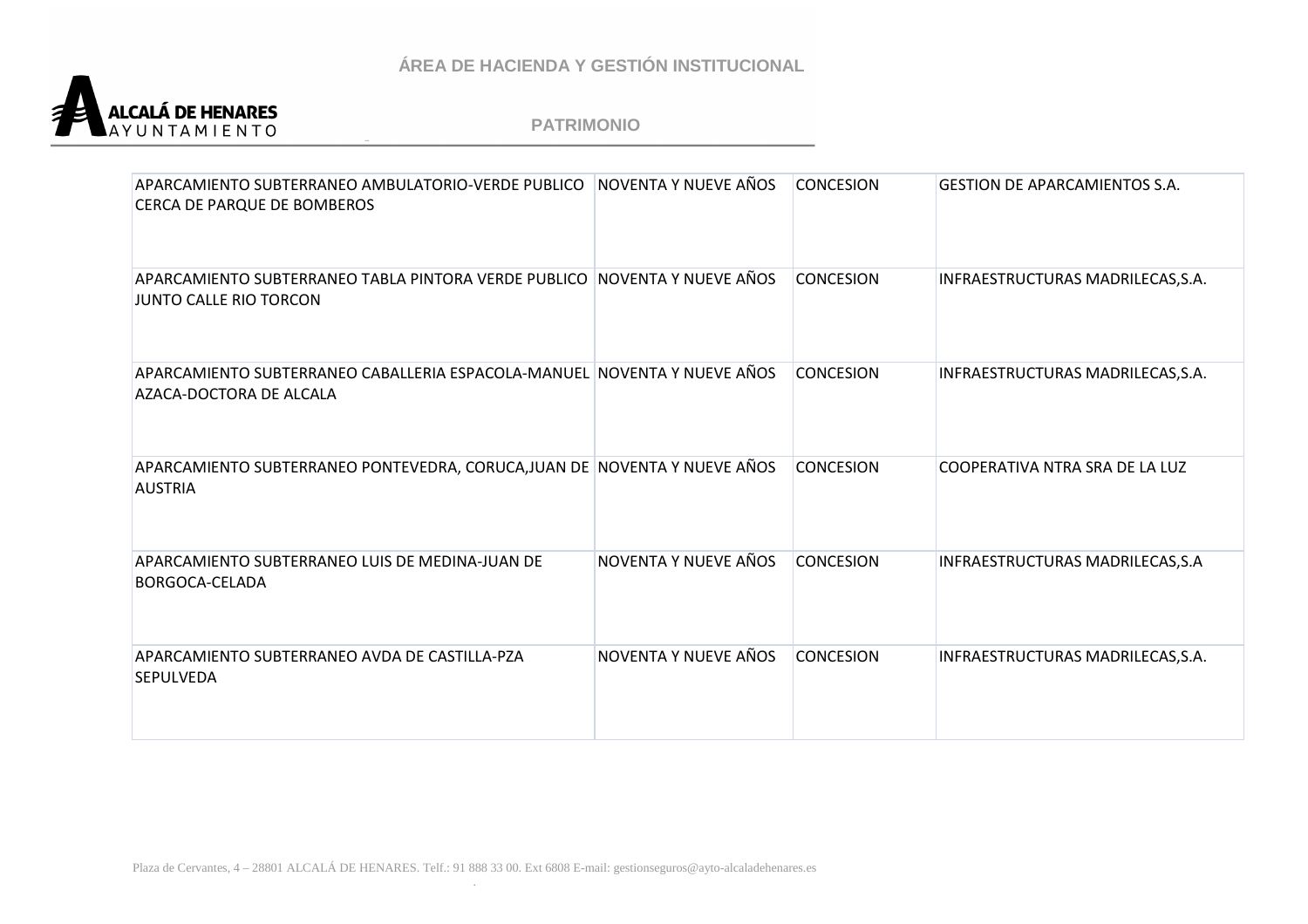

| APARCAMIENTO SUBTERRANEO CALLE SAN JOSE                                                                     | NOVENTA Y NUEVE AÑOS                                          | <b>CONCESION</b> | <b>ESPACIOS MADRILECOS</b>                                                                                                              |
|-------------------------------------------------------------------------------------------------------------|---------------------------------------------------------------|------------------|-----------------------------------------------------------------------------------------------------------------------------------------|
| APARCAMIENTO SUBTERRANEO CALLE VIOLETA C/V A CALLE ERA NOVENTA Y NUEVE AÑOS<br><b>HONDA</b>                 |                                                               | <b>CONCESION</b> | <b>ESPACIOS MADRILECOS</b>                                                                                                              |
| APARCAMIENTO SUBTERRANEO SANTORCAZ                                                                          | NOVENTA Y NUEVE AÑOS                                          | <b>CONCESION</b> | <b>ESPACIOS MADRILECOS</b>                                                                                                              |
| APARCAMIENTO SUBTERRANEO RIO SORBE-RIO DULCE-RONDA<br><b>HENARES</b>                                        | NOVENTA Y NUEVE AÑOS                                          | <b>CONCESION</b> | ESPACIOS MADRILECOS, S.A.                                                                                                               |
| EDIFICO COLEGIO DEL REY EN LA CALLE LIBREROS Nº15                                                           | <b>CESION DE USO</b>                                          |                  | <b>INSTITUTO CERVANTES</b>                                                                                                              |
| SOLAR CALLE CARDENAL SANDOVAL Nº1 CONSTRUIDO SOBRE EL<br>EL INSTITUTO DE BACHILLERATO Nº5 CARDENAL CISNEROS | <b>CREACION ESCUELA</b><br>OFICIAL ORIENTACION<br>PROFESIONAL | <b>CESION</b>    | MINISTERIO DE EDUCACION Y CIENCIA. EN<br>LA ACTUALIDAD INSCRITA EN EL REGISTRO<br>DE LA PROPIEDAD A FAVOR DE LA<br>COMUNIDAD DE MADRID. |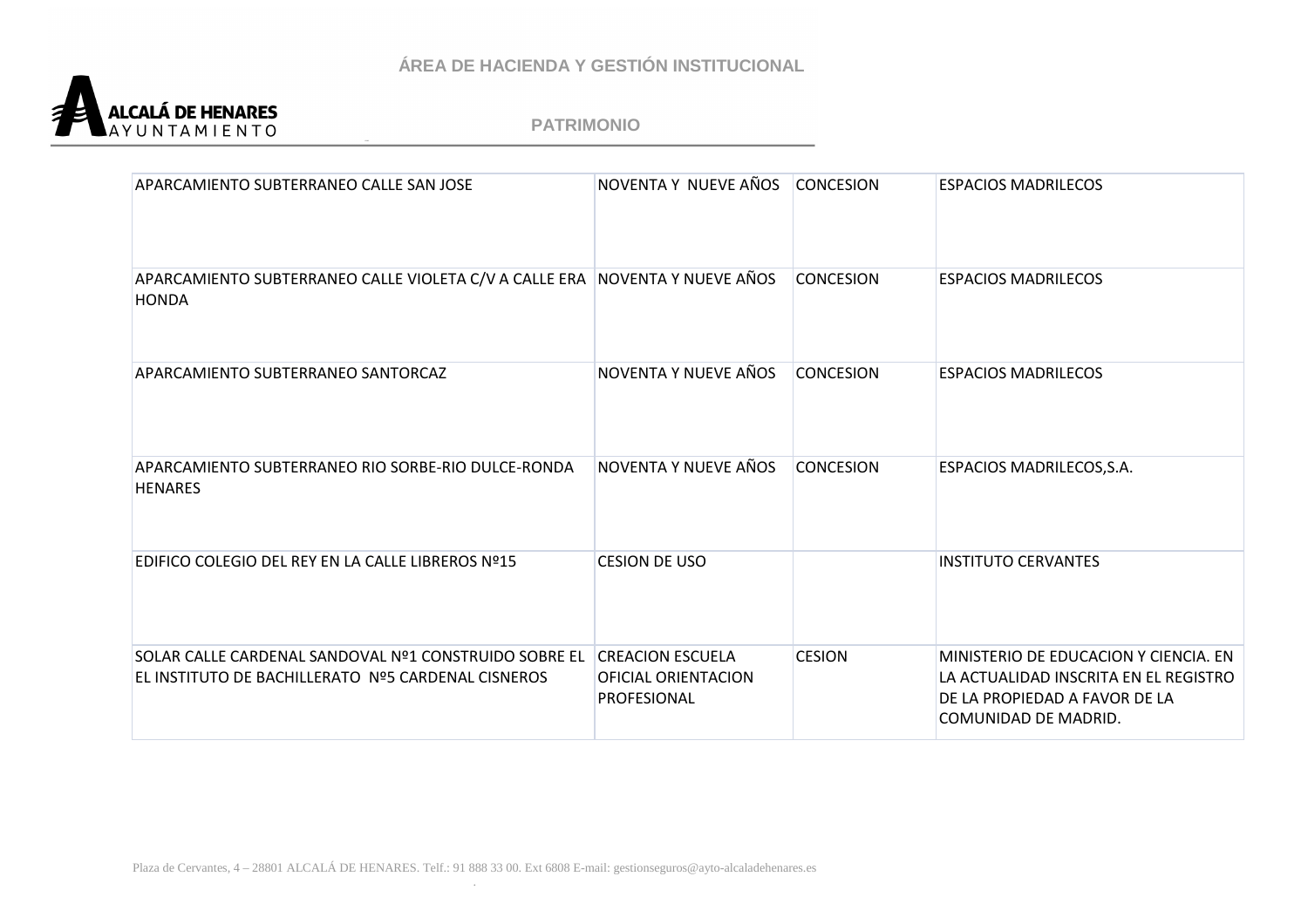

| SOLAR EN AVDA DEL EJERCITO, Nº11 SOBRE EL QUE SE<br>ENCUENTRA CONSTRUIDO EL INSTITUO DE FORMACION<br>PROFESIONAL Nº2 "MATEO ALEMAN"        | <b>CONDICION ESCUELA DE</b><br><b>FORMACION PROFESIONAL</b> | <b>CESION</b>        | MINISTERIO DE EDUCACION Y CIENCIA.<br>HOY COMUNIDAD DE MADRID R.D.<br>926/1999 DE 28 DE MAYO SOBRE<br>TRASPASO DE FUNCIONES Y SERVICIOS DE<br>LA ADMINISTRACION A LA COMUNIDAD DE<br>MADRID EN MATERIA DE ENSECANZA NO<br><b>UNIVERSITARIA</b> |
|--------------------------------------------------------------------------------------------------------------------------------------------|-------------------------------------------------------------|----------------------|------------------------------------------------------------------------------------------------------------------------------------------------------------------------------------------------------------------------------------------------|
| FINCA EL JUNCAL NAVE DEPOSITO MATERIAL ARQUEOLOGICO                                                                                        | <b>QUINIENTOS METROS</b><br><b>CUADRADOS, VEINTE AÑOS</b>   | <b>CESION DE USO</b> | COMUNIDAD DE MADRID (CONSEJERIA<br><b>EDUCACION Y CULTURA)</b>                                                                                                                                                                                 |
| SOLAR CALLE VIOLETA, Nº17 SOBRE EL QUE SE ENCUENTRA<br>CONSTRUIDA LA ESCUELA INFANTIL "CARRUSEL"                                           | <b>ESCUELA INFANTIL</b><br>"CARRUSEL"                       | <b>CESION</b>        | COMUNIDAD DE MADRID (CONSEJERIA DE<br><b>EDUCACION Y CULTURA)</b>                                                                                                                                                                              |
| SOLAR EN CALLE GARDENIA, Nº11 SOBRE EL QUE SE ENCUENTRA<br>CONSTRUIDO EL INSTITUTO DE ENSECANZA SECUNDARIA Nº2<br>"MIXTO 8", HOY "ALBENIZ" | CONSTRUCCION INSTITUTO CESION<br><b>ENSECANZA MEDIA</b>     |                      | MINISTERIO DE EDUCACION Y CIENCIA                                                                                                                                                                                                              |
| SOLAR EN CALLE GARDENIA, Nº13 SOBRE EL QUE SE ENCUENTRA<br>EL INSTITUTO DE BACHILLERATO Nº4 HOY "ISIDRA DE GUZMAN"                         | CONSTRUCCION INSTITUTO CESION<br>DE BACHILLERATO            |                      | MINISTERIO DE EDUCACION Y CIENCIA                                                                                                                                                                                                              |
| SOLAR EN CALLE LUIS VIVES Nº16 SOBRE EL QUE SE ENCUENTRA<br>CONSTRUIDO EL CENTRO DE SALUD                                                  | <b>CONSTRUCCION CENTRO</b><br>DE SALUD "LUIS VIVES"         | <b>CESION</b>        | MINISTERIO DE SANIDAD Y CONSUMO                                                                                                                                                                                                                |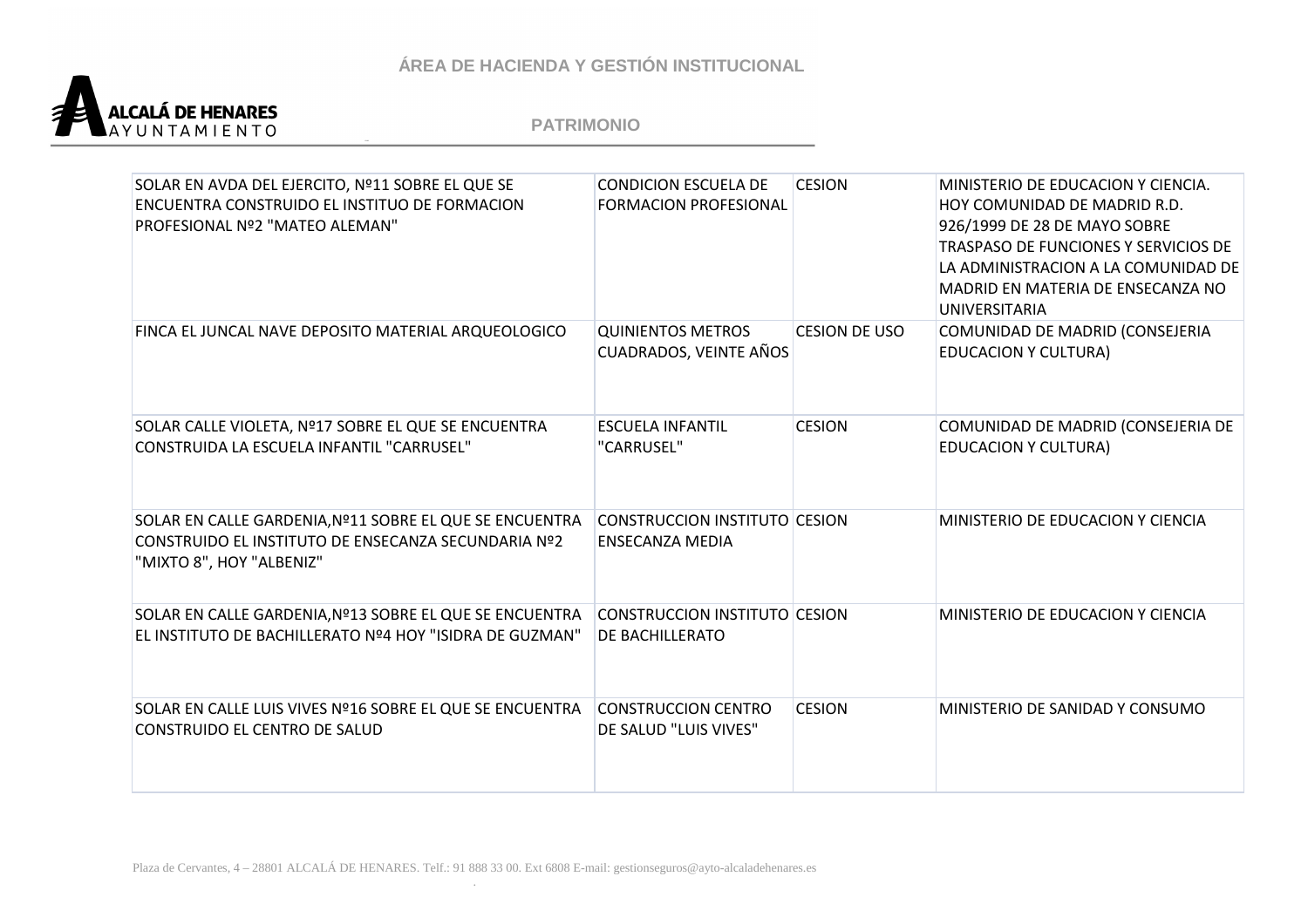

| SOLAR EN PASEO DE LAS MORERAS, Nº3, CONSTRUIDO SOBRE EL CONSTRUCCION INSTITUTO CESION<br>CONSTRUIDO EL INSTITUTO DE ENSECANZA SECUNDARIA<br>"ALONSO QUIJANO" | DE BACHILLERATO<br>"ALONSO QUIJANO"                                     |                      | MINISTERIO DE EDUCACION Y CIENCIA                 |
|--------------------------------------------------------------------------------------------------------------------------------------------------------------|-------------------------------------------------------------------------|----------------------|---------------------------------------------------|
| NAVE 700 M2 CENTRO DE ARTESANIA CARRETERA DE<br>PASTRANA, Nº1                                                                                                | <b>IMPLANTACION ARCHIVO</b><br>DIRECCION PROVINCIAL<br><b>DEL INEM</b>  | <b>CESION DE USO</b> | <b>INEM</b>                                       |
| CENTRO DE SALUD MENTAL CALLE PABLO CORONEL, Nº18B                                                                                                            | <b>CESION USO PARA</b><br>UBICACIYN SERVICIOS DE<br><b>SALUD MENTAL</b> | <b>CESION DE USO</b> | COMUNIDAD DE MADRID(CONSEJERIA DE<br>SALUD)       |
| CAMPO DE FUTBOL "EL VAL" CEDIDO EN ARRENDAMIENTO A LA<br>REAL SOCIEDAD DEPORTIVA ALCALA                                                                      | CAMPO DE FUTBOL,<br><b>CINCUENTA AÑOS</b>                               | <b>CESION DE USO</b> | REAL SOCIEDAD DEPORTIVA ALCALA                    |
| SOLAR EN CALLE VALLADOLID, Nº1 CONSTRUIDO SOBRE EL EL<br>INSTITUTO DE BACHILLERATO Nº1 "COMPLUTENSE"                                                         | <b>CREACION DE INSTITUTO</b><br>DE BACHILLERATO                         | <b>CESION</b>        | MINISTERIO DE EDUCACION Y CIENCIA                 |
| SOLAR EN CALLE SANTANDER, Nº1 SOBRE EL QUE SE ENCUENTRA PARQUE DE BOMBEROS<br>CONSTRUIDO EL PARQUE DE BOMBEROS                                               |                                                                         | <b>CESION</b>        | COMUNIDAD DE MADRID-CONSEJERIA DE<br>COOPERACION- |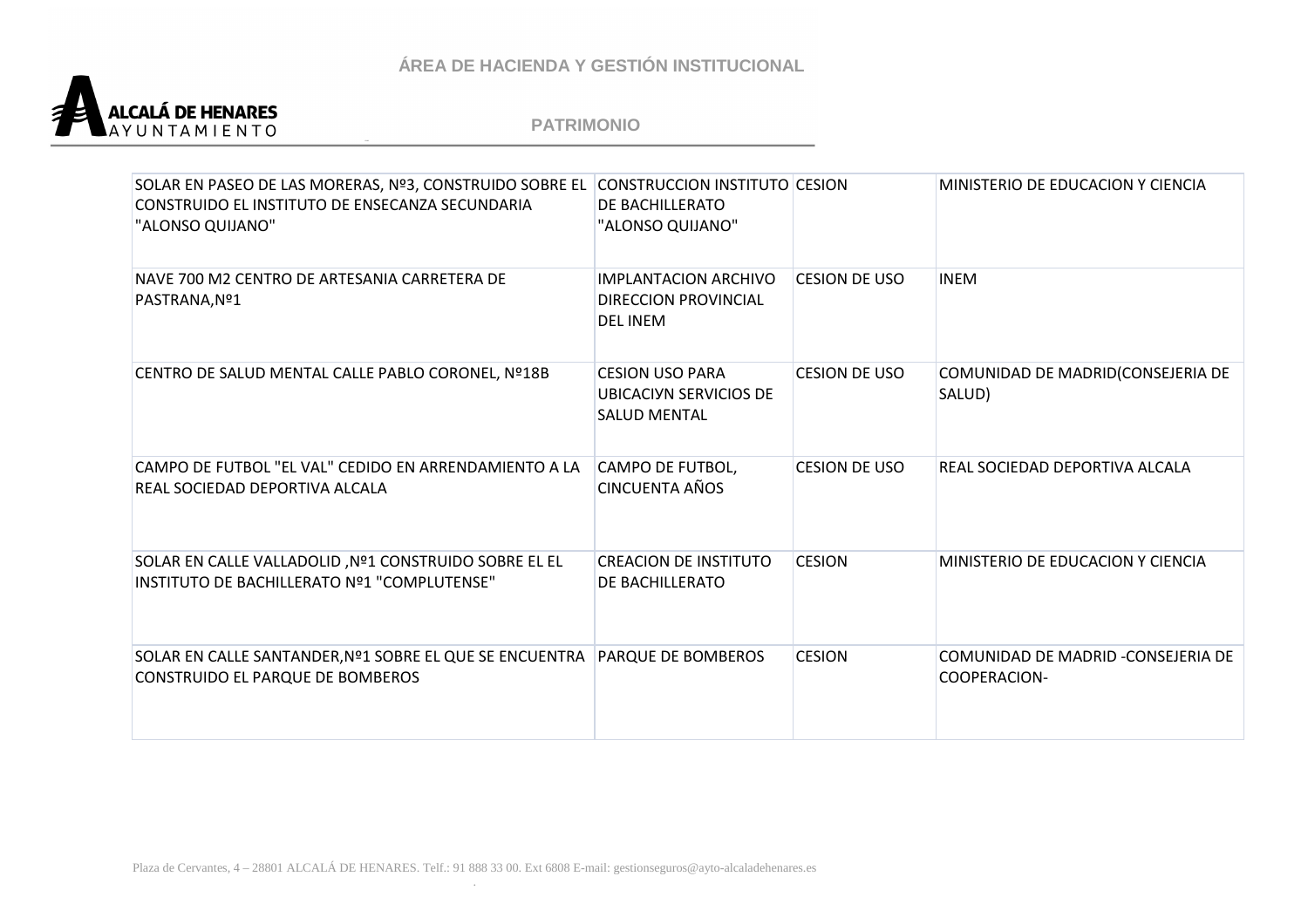

| SOLAR EN CALLE AVILA S/N SOBRE EL QUE SE CONSTRUIRA EL<br>INSTITUTO DE BACHILLERATO Nº6 "ALCALA NAHAR"                                    | CONSTRUCCION INSTITUTO CESION<br>DE BACHILLERATO                   |                      | MINISTERIO DE EDUCACION Y CIENCIA                                 |
|-------------------------------------------------------------------------------------------------------------------------------------------|--------------------------------------------------------------------|----------------------|-------------------------------------------------------------------|
| SOLAR EN CALLE VITORIA Nº3 SOBRE EL QUE SE ENCUENTRA<br>CONSTRUIDO EL INSTITUTO DE ENSECANZA SECUNDARIA Nº1<br>"ALONSO DE AVELLANEDA"     | <b>INSTITUTO DE ENSECANZA</b><br>SECUNDARIA Nº1                    | <b>CESION</b>        | MINISTERIO DE EDUCACION Y CIENCIA                                 |
| LOCAL EN AVDA DE CASTILLA Nº2, CEDIDO A LA ASOCIACION DE<br>VECINOS "EL VAL"                                                              | <b>CESION DE USO</b>                                               | <b>CESION DE USO</b> | ASOCIACION DE VECINOS "EL VAL"                                    |
| SOLAR EN CALLE JUAN DE BORGOCA S/N SOBRE EL QUE SE<br>ENCUENTRA CONSTRUIDO EL CENTRO DE SALUD "MARIA DE<br>GUZMAN"                        | <b>CENTRO DE SALUD</b>                                             | <b>CESION</b>        | <b>INSALUD</b>                                                    |
| SOLAR EN CALLE SENDA PERDIDA, Nº2 SOBRE EL QUE SE<br>ENCUENTRA CONSTRUIDO EL INSTITUTO DE ENSECANZA<br>SECUNDARIA Nº7 "IGNACIO ELLACURIA" | INSTITUTO DE ENSECANZA<br><b>SECUNDARIA "IGNACIO</b><br>ELLACURIA" | <b>CESION</b>        | MINISTERIO DE EDUCACION Y CIENCIA                                 |
| SOLAR EN CALLE JOSE CABALLERO, Nº2 SOBRE EL QUE SE<br>ENCUENTRA CONSTRUIDA LA ESCUELA INFANTIL "LOS CUENTOS"                              | <b>ESCUELA INFANTIL "LOS</b><br><b>CUENTOS"</b>                    | <b>CESION</b>        | COMUNIDAD DE MADRID- CONSEJERIA DE<br><b>EDUCACION Y CULTURA-</b> |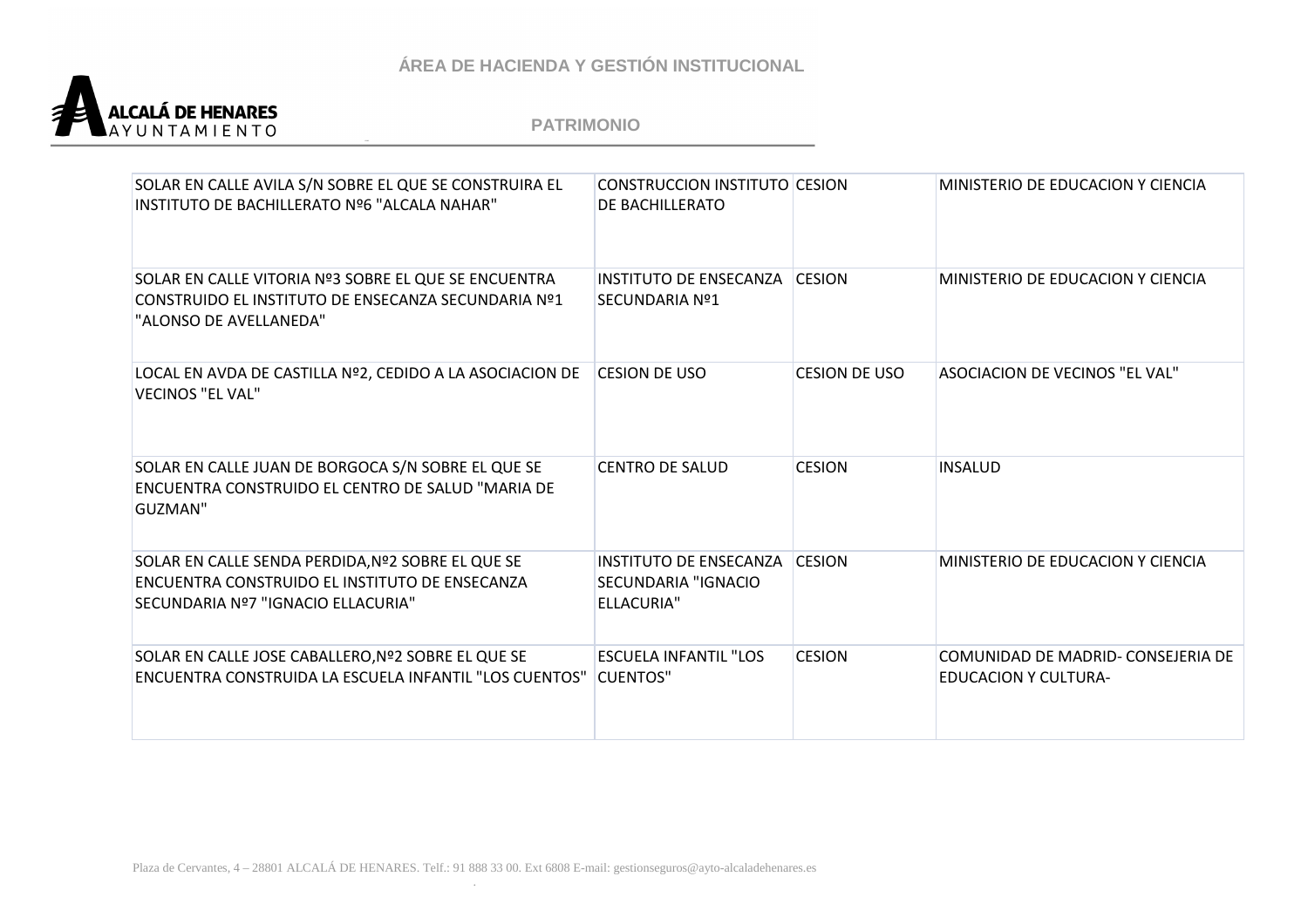

| NAVES INDUSTRIALES PARQUE MUNICIPAL DE SERVICIOS                                         | ARRENDAMIENTO                                                                                                                            | ARRENDAMIENTO        | <b>TINOXAL</b>                              |
|------------------------------------------------------------------------------------------|------------------------------------------------------------------------------------------------------------------------------------------|----------------------|---------------------------------------------|
| EDIFICIO EN CALLE DE LA PORTILLA Nº41 (ANTIGUO MATADERO)                                 | ARRENDAMIENTO                                                                                                                            | ARRENDAMIENTO        | <b>CENTRO DE COMUNIDADES</b>                |
| SOLAR EN CALLE PRINCESA DE EBOLI, Nº2, COLINDANTE CON<br><b>ASILO SAN JOSE</b>           | AMPLIACION LUGAR DE<br><b>JUEGO INTERNOS ASILO</b>                                                                                       | <b>CESION DE USO</b> | <b>ASILO SAN JOSE</b>                       |
| PALACETE HOTEL LAREDO EN PASEO DE LA ESTACION, Nº10                                      | <b>CESION DE USO QUINCE</b><br>AÑOS MUSEO CISNERIANO                                                                                     | <b>CESION DE USO</b> | UNIVERSIDAD DE ALCALA DE HENARES            |
| QUIOSCO-BAR EN PARQUE O'DONNELL                                                          | DURACION DE CINCO AÑOS ARRENDAMIENTO<br><b>CONTADOS A PARTIR DE LA</b><br>FECHA DE FIRMA, CON<br><b>CARECTER</b><br><b>IMPRORROGABLE</b> |                      | <b>D JOSE MANCHECO FERRETE</b>              |
| SOLAR SOBRE EL QUE SE ENCUENTRA CONSTRUIDO EL CENTRO<br>DE ATENCION PRIMARIA REYES MAGOS | <b>CENTRO DE ATENCION</b><br>PRIMARIA REYES MAGOS                                                                                        | <b>CESION</b>        | COMUNIDAD DE MADRID-CONSEJERIA DE<br>SALUD- |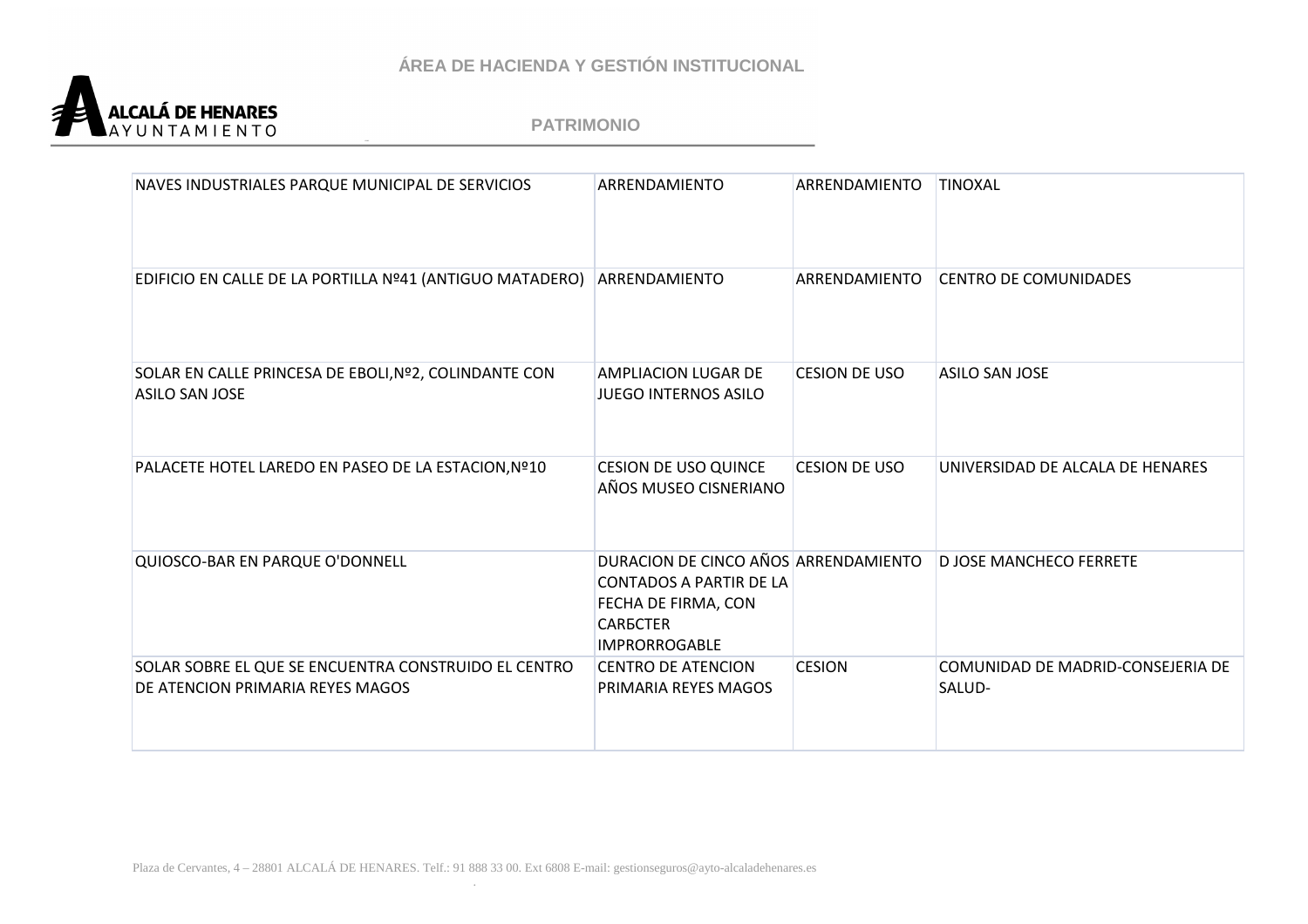

| LOCAL CEDIDO A FUNDACION MANANANTIAL Y ASOCIACION<br><b>APISEP</b>                                     | <b>CESION DE USO</b>                                  | <b>CESION DE USO</b>                  | FUNDACION MAMNTIAL Y ASOCIACION<br><b>APISEP</b>             |
|--------------------------------------------------------------------------------------------------------|-------------------------------------------------------|---------------------------------------|--------------------------------------------------------------|
| PARCELA 2A DEL SECTOR 46                                                                               | <b>INSTALACION DEL</b><br>SERVICIO I.T.V. 20 AÑOS     | <b>CESION CON</b><br><b>REVERSION</b> | <b>COMUNIDAD DE MADRID</b>                                   |
| LOCAL SITO EN PZA JUAN XXIII DE 300 M2 QUE SE ACCEDE POR<br>CL GARCILASO DE LA VEGA                    | <b>CESION DE USO POR UN</b><br>PERIODO DE CINCO AÑOS  | <b>CESION DE USO</b>                  | ASOCIACION DE FAMILIARES DE<br><b>ENFERMOS DEL ALZHEIMER</b> |
| LOCAL SITO EN CL TORRELAGUNA, 21 QUE COMPRENDE DOS<br>VIVIENDAS EN BAJO C Y BAJO D                     | PLAZO INDEFINIDO CESION CESION DE USO<br>DE USO       |                                       | <b>INSTITUTO MADRILECO DEL MENOR Y LA</b><br><b>FAMILIA</b>  |
| LOCAL EN CL PEDRO SARMIENTO DE GAMBOA,3 SITO EN PLANTA   DURACION MIENTRAS<br><b>BAJA DEL EDIFICIO</b> | <b>REALICE SUS ACTIVIDADES</b>                        | <b>CESION DE USO</b>                  | <b>CRUZ ROJA ESPACOLA</b>                                    |
| LOCAL EN CL PEDRO SARMIENTO DE GAMBOA, 3 SITO EN LA<br>PLANTA 1º SUPERFICIE DE 267 M2                  | <b>DURACIONES MIENTRAS</b><br>REALICE SUS ACTIVIDADES | <b>CESION DE USO</b>                  | CRUZ ROJA ESPACOLA                                           |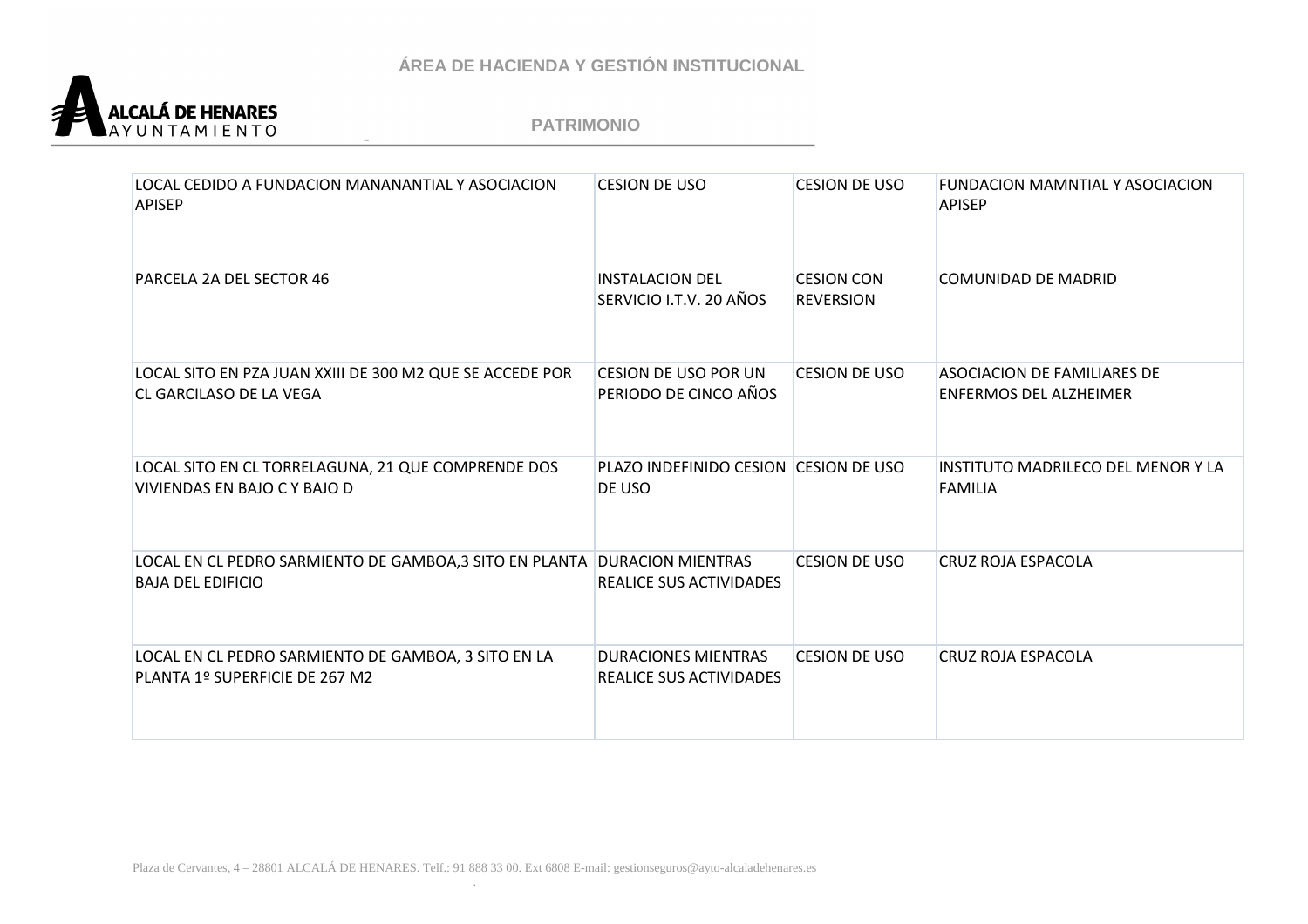

| INMUEBLE SITO EN PZA ATILANO CASADO, 2, DENOMINADO<br>HOSPITAL DE SAN LUCAS Y SAN NICOLAS     | PLAZO A PARTIR FECHA<br><b>INICIO EXPLOTACION DEL</b><br>APARCAMIENTO                         | <b>CONCESION</b>     | B.M.T. PARKING, S.A.                            |
|-----------------------------------------------------------------------------------------------|-----------------------------------------------------------------------------------------------|----------------------|-------------------------------------------------|
| INMUEBLE SITO EN CALLE MERCADO, Nº1. ANTIGUO MERCADO<br>MUNICIPAL.                            | CONCESION DE OBRAS DE<br>DEMOLICION,<br><b>CONSTRUCCION Y</b><br><b>EXPLOTACION DEL NUEVO</b> | <b>CONCESION</b>     | B.M.T. PARKING, S.A.                            |
| INMUEBLE SITO EN CALLE AVELLANEDA, Nº1 FORMADO POR<br><b>VARIOS EDIFICIOS.</b>                | DERECHO DE SUPERFICIE Y<br>CESION DE USO-75 AÑOS-                                             | <b>CESION DE USO</b> | CAJA DE AHORROS Y MONTE DE PIEDAD DE<br>MADRID. |
| SOLAR EN CALLE CARMEN DESCALZO, S/N. SE CONSTRUYE<br>APARCAMIENTO "LA PALOMA"                 | <b>CONCESION 40 AÑOS A</b><br>PARTIR DE INICIO<br><b>EXPLOTACION</b>                          | <b>CONCESION</b>     | B.M.T. PARKING, S.A.                            |
| LOCAL SITO EN CALLE SERRACINES, 13, DENOMINADO L-9 CON<br>UNA SUPERFICIE DE 134 M2            | CESION DE USO-20 AÑOS-                                                                        | <b>CESION DE USO</b> | <b>APHISA</b>                                   |
| PARCELA SITA EN AVDA MIGUEL DE UNAMUNO EN LA QUE SE<br>ENCUENTRA CONSTRUIDA LA PLAZA DE TOROS | <b>EXPLOTACION 50 AÑOS</b><br>DESDE LA FIRMA DE<br><b>RECEPCION DE OBRAS</b>                  | <b>CONCESION</b>     | TAURINA ALCALAINA, S.L.                         |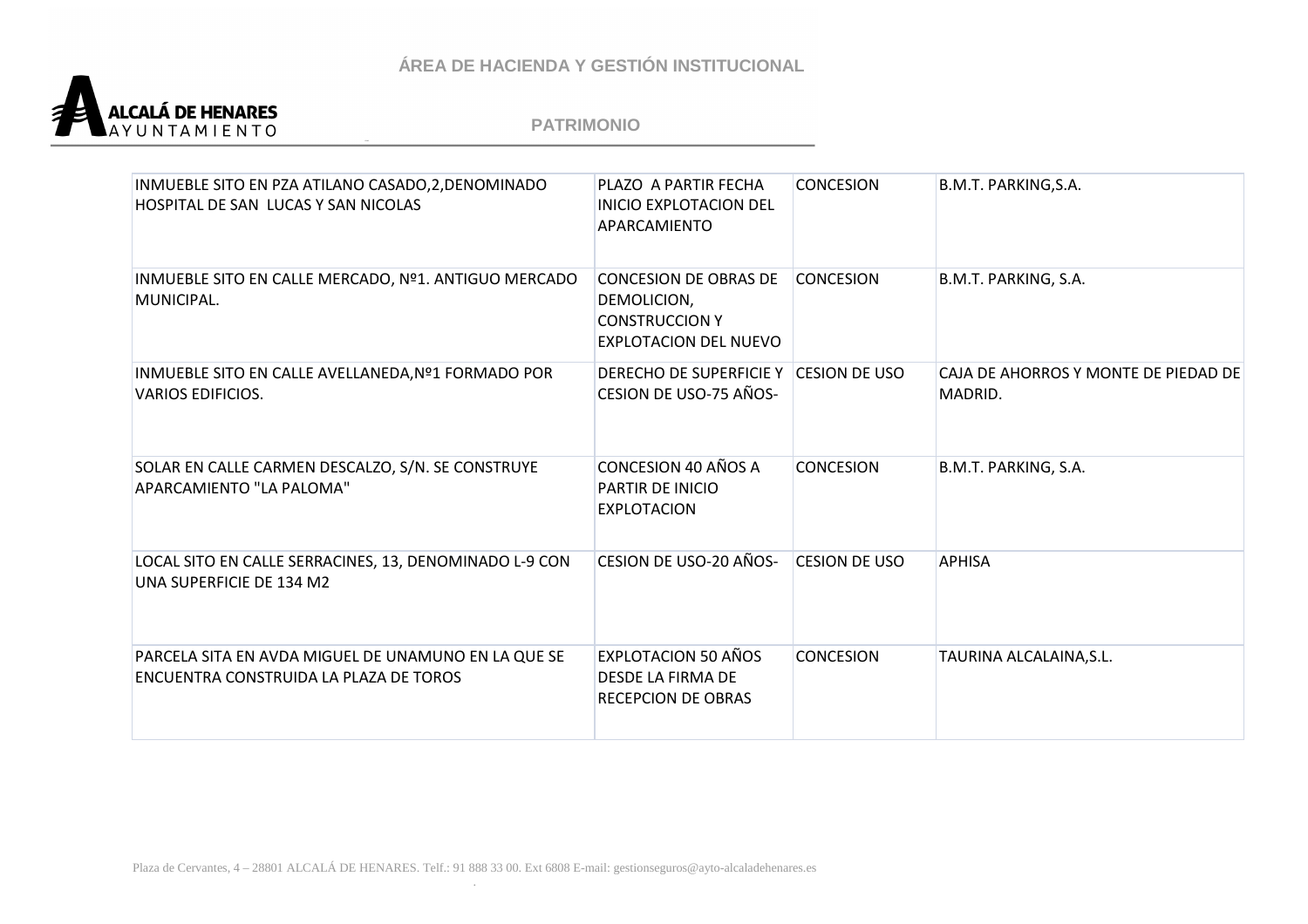

| PLAZA DE APARCAMIENTO Nº18 SITA EN EL SOTANO 1º DE LA<br>CALLE PEDRO SARMIENTO DE GAMBOA, Nº3                                                                                                    | <b>DURACION MIENTRAS</b><br><b>REALICE SUS ACTIVIDADES</b>                                                                                         | <b>CESION DE USO</b> | <b>CRUZ ROJA ESPACOLA</b>                                                                               |
|--------------------------------------------------------------------------------------------------------------------------------------------------------------------------------------------------|----------------------------------------------------------------------------------------------------------------------------------------------------|----------------------|---------------------------------------------------------------------------------------------------------|
| PLAZA DE APARCAMIENTO Nº19 SITA EN EL SOTANO 1º DE LA<br>CALLE PEDRO SARMIENTO DE GAMBOA, Nº3                                                                                                    | <b>DURACION MIENTRAS</b><br><b>REALICE SUS ACTIVIDADES</b>                                                                                         | <b>CESION DE USO</b> | <b>CRUZ ROJA ESPACOLA</b>                                                                               |
| NAVE SITA EN CTRA DE PASTRANA, Nº1. CENTRO DE<br>ARTESANIA.PERRERA                                                                                                                               | <b>CONCESION SERVICIO</b><br>CANINO-7 AÑOS-                                                                                                        | <b>CONCESION</b>     | CANADD-AYUDA S.L.N.E.                                                                                   |
| LOCAL Nº4 SITO EN CALLE LEOPOLDO ALAS CLARIN, Nº13                                                                                                                                               | <b>CESION DE USO POR UN</b><br>PERIODO DE 20 AÑOS                                                                                                  | <b>CESION DE USO</b> | <b>ASOCIACION PROVIDA DE ALCALA</b>                                                                     |
| TERRENO DONDE SE ENCUENTRA UBICADO EL ANTIGUO<br><b>VERTEDERO MUNICIPAL</b>                                                                                                                      | <b>CESION DE USO TEMPORAL CESION</b><br>POR 45 AÑOS A PARTIR DE<br>01/01/2009                                                                      |                      | MANCOMUNIDAD DEL ESTE                                                                                   |
| LOCAL SITO EN CL PABLO CORONEL, 32 (TRASERA CL DIEGO LOPEZ CESION DE USO POR UN<br>DE ZUCIGA, Nº32), DE LOS QUE SE HAN SEPARADO 51 METROS<br>CUADRADOS PARA PONER A DISPOSICION DEL AYUNTAMIENTO | PLAZO DE CINCO AÑOS,<br>PARA ASAYAR Y DE TRES<br>AÑOS PARA LA ENTIDAD<br>PROVIDA ALCALA DE<br>HENARES.<br>CESION DE 51 M2 A<br>PROVIDA POR 3 AÑOS. | <b>CESION</b>        | ASOCIACION ASAYAR Y ENTIDAD PROVIDA<br>ALCALA DE HENARES DE LOS 51 METROS<br><b>CUADRADOS SEPARADOS</b> |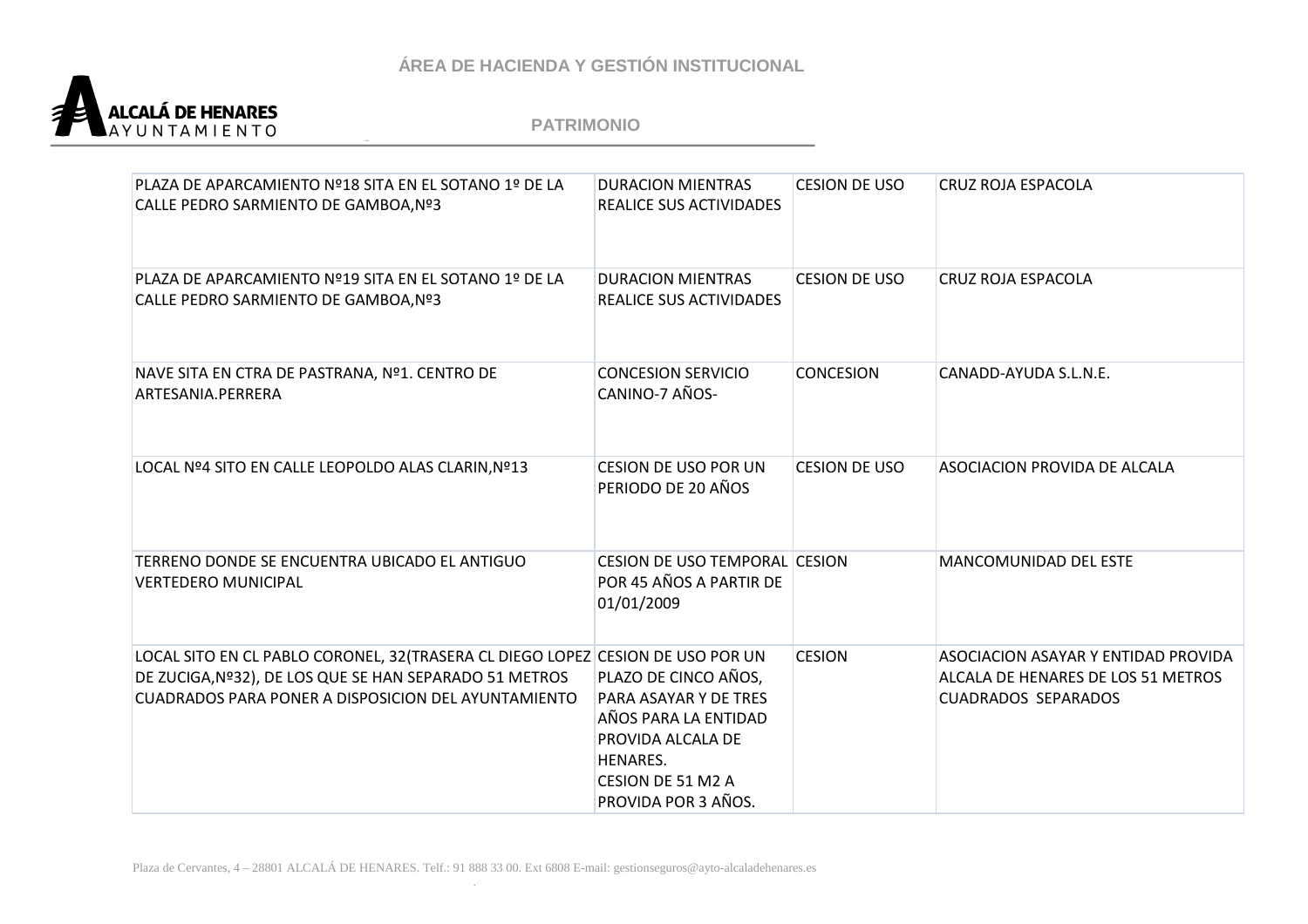

| TEATRO CERVANTES-CORRAL DE COMEDIAS ZAPATEROS-                                             | <b>CESION DE USO POR UN</b><br>PERIODO DE 25 AÑOS       | <b>CESION DE USO</b> | CONSEJERIA DE LAS ARTES DE LA<br>COMUNIDAD DE MADRID |
|--------------------------------------------------------------------------------------------|---------------------------------------------------------|----------------------|------------------------------------------------------|
| CENTRO DE TRANSFORMACION SITO EN CL LIBREROS SEMI-<br>ESQUINA CL.BEDEL                     | <b>CONCESION DEMANIAL</b><br>POR 25 AÑOS                | <b>CONCESION</b>     | <b>UNION FENOSA</b>                                  |
| CENTRO DE TRANSFORMACION SITO EN CL MIGUEL DE<br>MONCADA SEMI-ESQUINA AVDA JUAN DE AUSTRIA | <b>CONCESION DEMANIAL</b><br>POR 25 AÑOS                | <b>CONCESION</b>     | UNION FENOSA DISTRIBUCION                            |
| CENTRO DE TRANSFORMACION SITUADO EN CL ALEGRIA, ENTRE<br>CL BIERZO Y CL GRECO              | <b>CONCESION DEMANIAL</b><br>DURANTE 25 AÑOS            | <b>CONCESION</b>     | UNION FENOSA DISTRIBUCION                            |
| CENTRO DE TRANSFORMACION SITO EN CL GARCILASO DE LA<br>VEGA ESQUINA AVDA LOPE DE FIGUEROA  | <b>CONCESION DEMANIAL</b><br>POR UN PLAZO DE 25<br>AÑOS | <b>CONCESION</b>     | UNION FENOSA DISTRIBUCION                            |
| CENTRO DE TRNASFORMACION SITO EN CL NUCEZ DE BLABOA<br>ESQUINA CL ERAS DE SAN ISIDRO       | <b>CONCESION DEMANIAL</b><br>POR UN PLAZO DE 25<br>AÑOS | <b>CONCESION</b>     | UNION FENOSA DISTRIBUCION                            |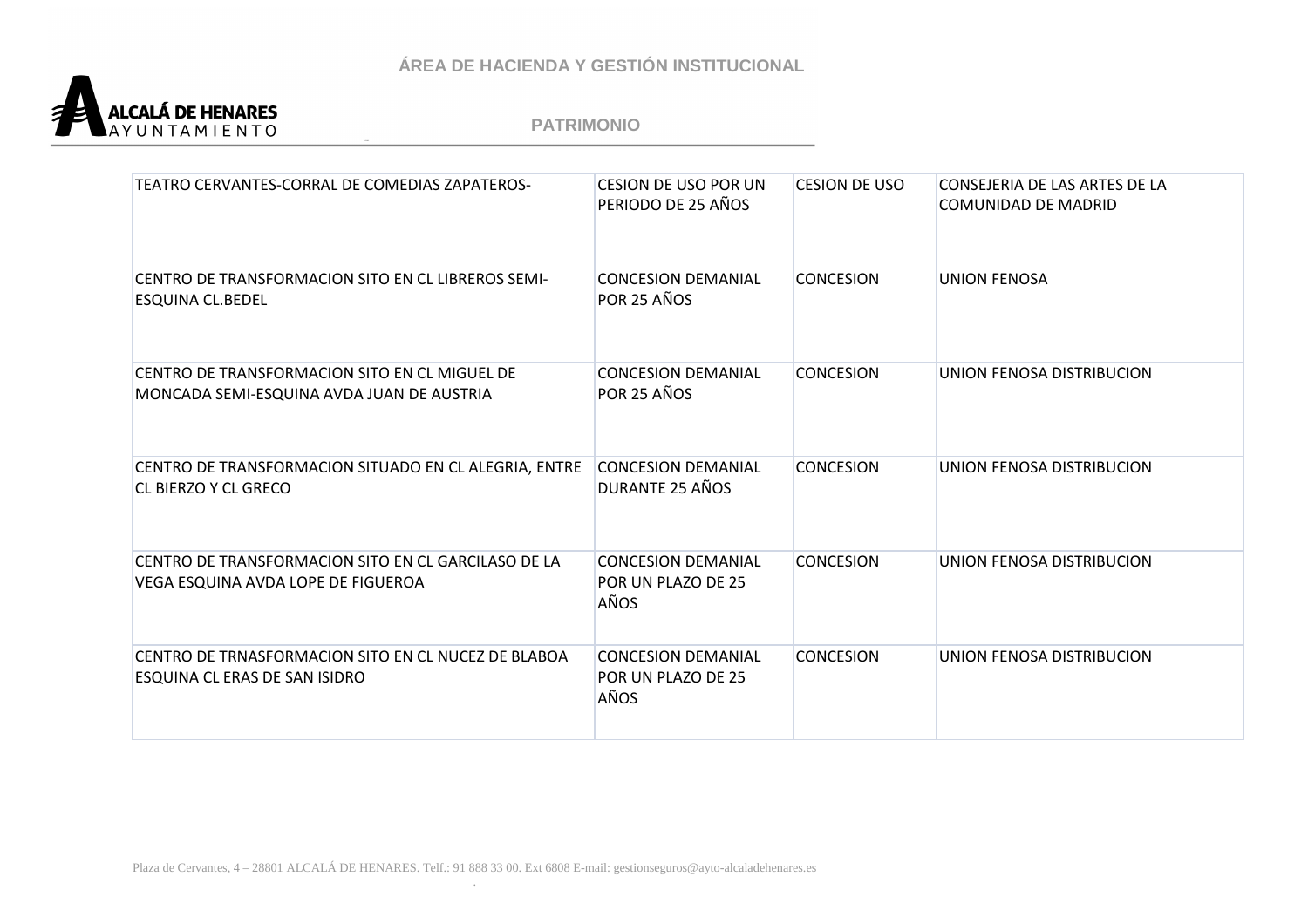

| CENTRO DE TRANSFORMACION SITO EN CL SAN JUAN DEL VISO<br>ESQUINA CON CL SAN IGNACIO DE LOYOLA                                                                                                                                             | <b>CONCESION DEMANIAL</b><br>POR UN PLAZO DE 25<br>AÑOS                                                                  | <b>CONCESION</b>             | UNION FENOSA DISTRIBUCION                                            |
|-------------------------------------------------------------------------------------------------------------------------------------------------------------------------------------------------------------------------------------------|--------------------------------------------------------------------------------------------------------------------------|------------------------------|----------------------------------------------------------------------|
| CONCESION DE LA UTILIZACION PRIVATIVA DEL DOMINIO<br>PUBLICO DE LA CUBIERTA DE LOS EDIFICIOS Y LAS MARQUESINAS<br>DE LOS APARCAMIENTOS CUBIERTOS DEL POLIDEPORTIVO "EL<br>JUNCAL" PARA LA INSTALACION DE PLACAS SOLARES<br>FOTOVOLTAICAS. | EL PLAZO DE CONCESION<br>SERA DE 25 AÑOS A PARTIR<br>DE LA FECHA DE<br><b>FORMALIZACION DEL</b><br><b>CONTRATO</b>       | <b>CONCESION</b>             | EMPRESA SOCIEDAD IBERICA DE<br>CONSTRUCCIONES ELECTRICAS S.A. (SICE) |
| CONCESION DE OBRA PUBLICA DE INSTALACIONES Y<br>EXPLOTACION EN EL ESPACIO DEPORTIVO LA GARENA                                                                                                                                             | EL PURIODO MAXIMO DE<br>LA CONCESION ES DE 25<br>AÑOS A CONTAR DEL DIA<br>SIGUIENTE AL DE LA FIRMA<br><b>DE CONTRATO</b> | <b>CONCESION</b>             | <b>EMPRESA X-TREME FITNESS EQUIPMENT</b><br>S.L.                     |
| APORTACION DE PARCELA DE 15.316,03 M2 DE SUPERFICIE<br>SITUADA EN LA "CACADA DE LOS BARRANCOS", SEGREGADA EN<br>EL AMBITO DEL CENTRO DE ARTESANIA                                                                                         | <b>REVERSION AL</b><br>AYUNTAMIENTO EN CASO<br>DE EXTINCION DE LA<br><b>FUNDACION</b>                                    | <b>APORTACION</b>            | <b>FUNDACION ARCO IRIS CIUDAD DE ALCALA</b>                          |
| CENTRO DE TRANSFORMACION SITO EN CL CARABACA-URB LA<br><b>QUINTA DE LA ESTACION</b>                                                                                                                                                       | <b>CONCESION DEMANIAL</b>                                                                                                | <b>CONCESION</b>             | <b>IBERDROLA DISTRIBUCION</b><br>ELECTRICA, S.A.U.                   |
| CENTRO DE TRANSFORMACIÓN SUBTERRANEO DENOMINADO<br>VIALSA-ALCAL                                                                                                                                                                           | <b>CONCESION DEMANIAL 75</b><br>AÑOS                                                                                     | <b>CONCESION</b><br>DEMANIAL | IBERDROLA DISTRIBUCION ELECTRICA, SAU                                |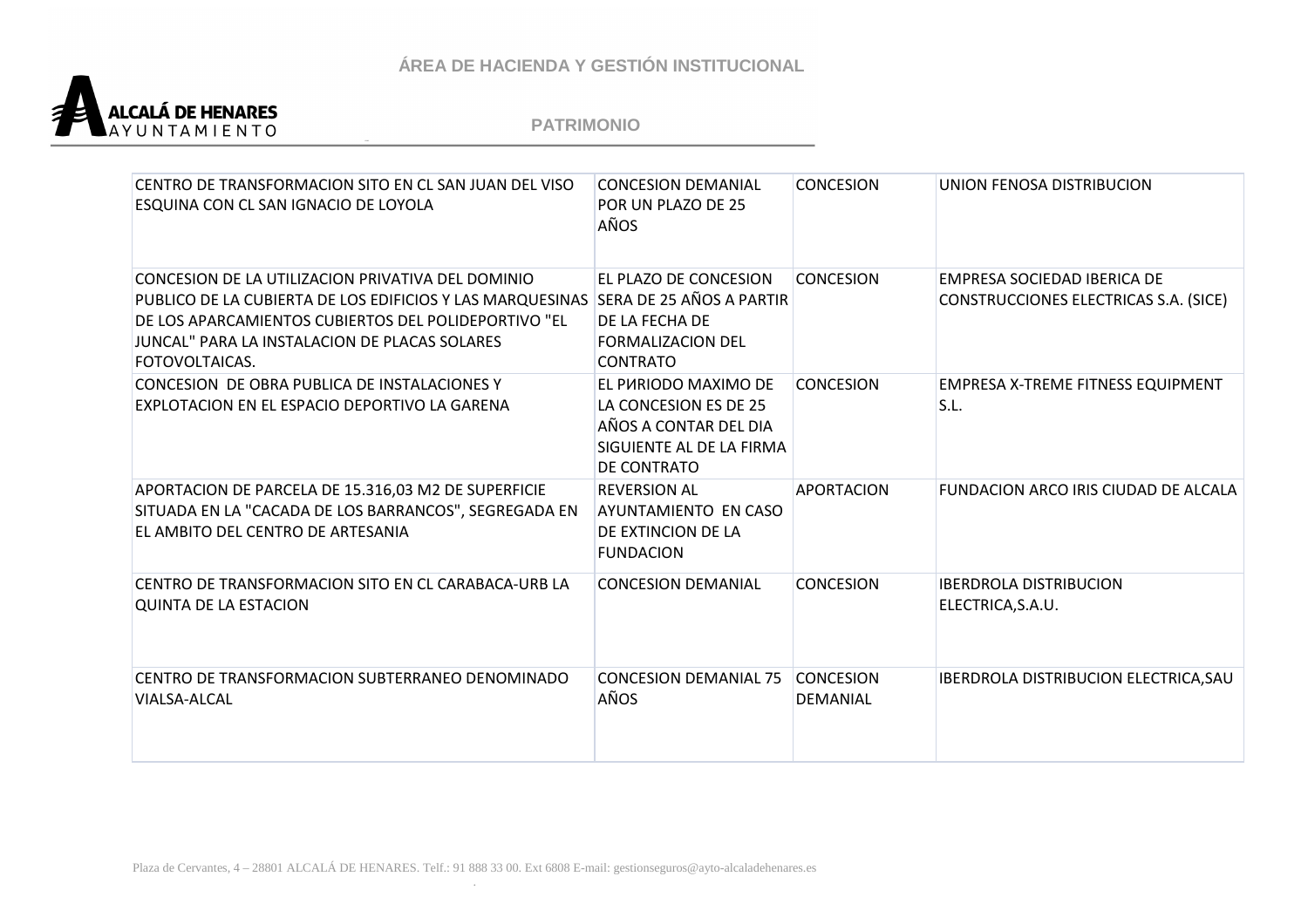

| CONCESION DEMANIAL DE BIENES DE DOMINIO PЪBLICO<br>CORRESPONDIENTE A 3,8 M2 DE SUPERFICIE DE LA ACERA DE LA<br>C/PABLO CORONEL(1,72x2,21 m) CON UNA PROFUNDIDAD DE<br>1,20 M BAJO RASANTE DE LA ACERA PARA INSTALACION DE<br>ASCENSOR ADOSADO A LA FACHADA POSTERIOR EN EL EDIFICIO<br>DE VIVIENDAS DE CINCO PLANTAS SITO EN C/NUCEZ DE<br>GUZMAN, Nº80.                                                                   | <b>CONCESION DEMANIAL 50</b><br>AÑOS                                                                                                                                                       | <b>CONCESION</b><br>DEMANIAL | COMUNIDAD DE PROPIETARIOS DE<br>C/NUCEZ DE GUZMAN, Nº80   |
|----------------------------------------------------------------------------------------------------------------------------------------------------------------------------------------------------------------------------------------------------------------------------------------------------------------------------------------------------------------------------------------------------------------------------|--------------------------------------------------------------------------------------------------------------------------------------------------------------------------------------------|------------------------------|-----------------------------------------------------------|
| CONCESION DEMANIAL DE BIENES DE DOMINIO PЪBLICO<br>CORRESPONDIENTE A 4,41 M2 DE SUPERFICIE DE LA ACERA DE LA AÑOS<br>C/CRUZ DE SAN SEBASTIAN, Nº1(2,122x1,99 m) CON UNA<br>PROFUNDIDAD DE 1,10 M BAJO RASANTE DE LA ACERA PARA<br>INSTALACION DE ASCENSOR ADOSADO A LA FACHADA<br>POSTERIOR EN EL EDIFICIO DE VIVIENDAS DE SEIS PLANTAS SITO<br>EN C/CRUZ DE SAN SEBASTIAN, Nº1.                                           | <b>CONCESION DEMANIAL 50</b>                                                                                                                                                               | <b>CONCESION</b><br>DEMANIAL | COMUNIDAD DE PROPIETARIOS C/CRUZ DE<br>SAN SEBASTIAN, Nº1 |
| CONCESION DEMANIAL DE BIENES DE DOMINIO PUBLICO<br>CORRESPONDIENTE A ESPACIO PUBLICO DE 6,975 M2 DE<br>SUPERFICIE DE ACERA EN LA C/ECCE HOMO, Nº7(2,25 M. DE<br>FONDO POR 3,10 M. DE ANCHO), CON UNA PROFUNDIDAD DE<br>1,20 M. BAJO RASANTE PARA OCUPACION POR ASCENSOR<br>INSTALADO POR LA COMUNIDAD DE PROPIETARIOS DE C/ECCE<br>HOMO, 7 Y DISCURRE A LO LARTO DE SUS 5 PLANTAS HASTA<br>ALCANZAR LOS 13,68 M. DE ALTURA | <b>CONCESION DEMANIAL</b><br>DURANTE 50 AÑOS.<br><b>CESANDO ANTES SI EL</b><br><b>EDIFICIO FUERA</b><br>SUSTITUIDO O SI<br><b>DESAPARECIERA EL</b><br><b>INTERES PUBLICO</b><br>EXISTENTE. | <b>CONCESION</b><br>DEMANIAL | COMUNIDAD DE PROPIETARIOS C/ECCE<br>HOMO, Nº7             |
| CONCESION DEMANIAL PARA LA CONSTRUCCION Y<br>EXPLOTACION DE UN CENTRO DE TRANSFORMACION CON UNA<br>SUPERFICIE DE 29,05 M2, SITO EN C/ANDRES SABORIT (EN ZONA<br>VERDE JUNTO AL BORDILLO DE TRASDOS DE LA ACERA DE LOS<br>PARES A 12 M. DE LA ESQUINA DE LA CALLE CARDENAL<br>SANDOVAL Y ROJAS)                                                                                                                             | <b>CONCESION DEMANIAL 25</b><br>AÑOS                                                                                                                                                       | <b>CONCESION</b><br>DEMANIAL | UNION FENOSA DISTRIBUCION SA.                             |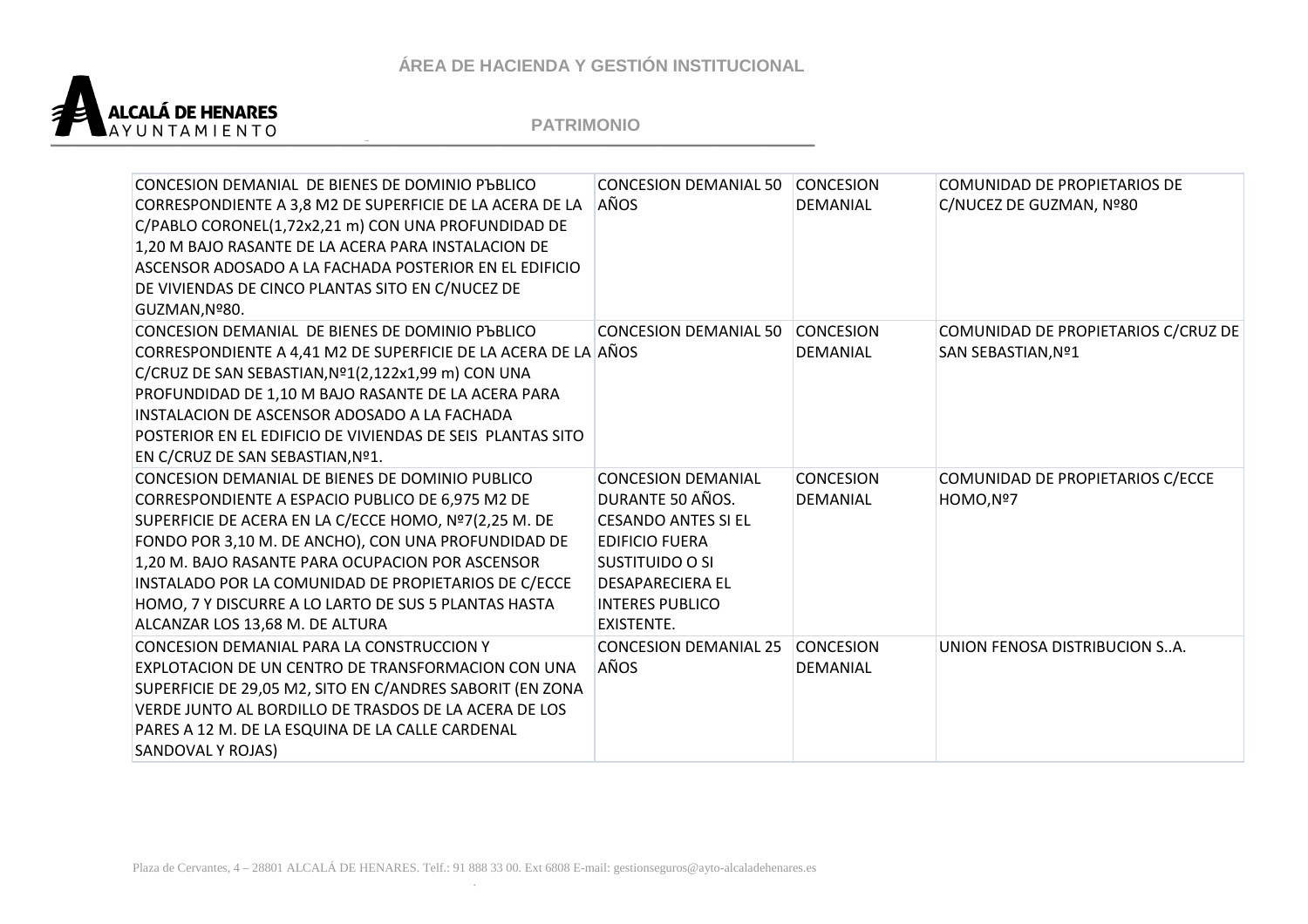

| CONCESION DEMANIAL PARA LA CONSTRUCCION Y<br>EXPLOTACION DE UN CENTRO DE TRANSFORMACION CON UNA<br>SUPERFICIE DE 37,35 M2, SITO EN LA ESQUINA DE C/CARDENAL<br>SANDOVAL Y ROJAS CON C/SAN JUAN, EN LA ACERA DE LOS<br>IMPARES DE LA CALLE CARDENAL SANDOVAL Y ROJAS A 7,50 M<br>DEL FINAL DE LA ALINEACION RECTA DEL CHAFLAN QUE FORMA<br>EL EDIFICIO DEL COLEGIO CARDENAL CISNEROS                       | <b>CONCESION DEMANIAL 25</b><br>AÑOS  | <b>CONCESION</b><br>DEMANIAL        | UNION FENOSA DISTRIBUCION, S.A.                         |
|-----------------------------------------------------------------------------------------------------------------------------------------------------------------------------------------------------------------------------------------------------------------------------------------------------------------------------------------------------------------------------------------------------------|---------------------------------------|-------------------------------------|---------------------------------------------------------|
| CONCESION DEMANIAL PARA LA CONSTRUCCION Y<br>EXPLOTACION DE UN CENTRO DE TRANSFORMACION CON UNA<br>SUPERFICIE DE 48 M2, SITO EN C/AVELLANEDA ESQUINA CON SU<br>TRAVESIA, EN UNA OREJETA EXISTENTE EN LA ACERA.                                                                                                                                                                                            | <b>CONCESION DEMANIAL 25</b><br>AÑOS. | <b>CONCESION</b><br>DEMANIAL        | UNION FENOSA DISTRIBUCION, S.A.                         |
| CONCESION DEMANIAL DE BIENES DE DOMINIO PUBLICO<br>CORRESPONDIENTE A 2,98 M2 DE SUPERFICIE DE LA ACERA<br>POSTERIOR DE LA C/GONZALO DE BERCEO, Nº6, CON UNA<br>PROFUNDIDAD DE 1,10 M., BAJO RESANTE PARA OCUPACION<br>POR ASCENSOR INSTALADO POR LA COMUNIDAD DE<br>PROPIETARIOS Y DISCURRIENDO A LO LARGO DE SUS CINCO<br>PLANTAS HASTA ALCANZAR LOS 15,48 M., DE ALTURA EN<br>C/GONZALO DE BERCEO, Nº6. | <b>CONCESION DEMANIAL 50</b><br>AÑOS  | <b>CONCESION</b><br><b>DEMANIAL</b> | COMUNIDAD DE PROPIETARIOS DE<br>C/GONZALO DE BERCEO.    |
| CONCESION DEMANIAL DE BIENES DE DOMINIO PUBLICO<br>CORRESPONDIENTE A 2,67 M2 x2,54 M2 DE SUPERFICIE DE LA<br>ACERA DE LA C/SAN JUAN DEL VISO, Nº3, CON UNA<br>PROFUNDIDAD DE 1,70 M., BAJO RSANTE PARA OCUPACION POR<br>ASCENSOR INSTALADO POR LA COMUNIDAD DE PROPIETARIOS Y<br>DISCURRIENDO A LO LARGO DE SUS CINCO PLANTAS DE ALTURA.                                                                  | <b>CONCESION DEMANIAL 50</b><br>AÑOS  | <b>CONCESION</b><br>DEMANIAL.       | COMUNIDAD DE PROPIETARIOS DE C/ SAN<br>JUAN DEL VISO, 3 |
| CONVENIO SUSCRITO ENTRE ESTE AYUNTAMIENTO Y LA<br>CONSEJERIA DE EMPLEO, TURISMO Y CULTURA DE LA<br>COMUNIDAD DE MADRID EN EL QUE SE ESTABLECE UNA<br>CONCESION DEMANIAL SOBRE UNA NAVE CON UNA SUPERFICIE                                                                                                                                                                                                 | <b>CONCESION DEMANIAL 50</b><br>AÑOS  | <b>CONCESION</b><br>DEMANIAL        | <b>COMUNIDAD DE MADRID</b>                              |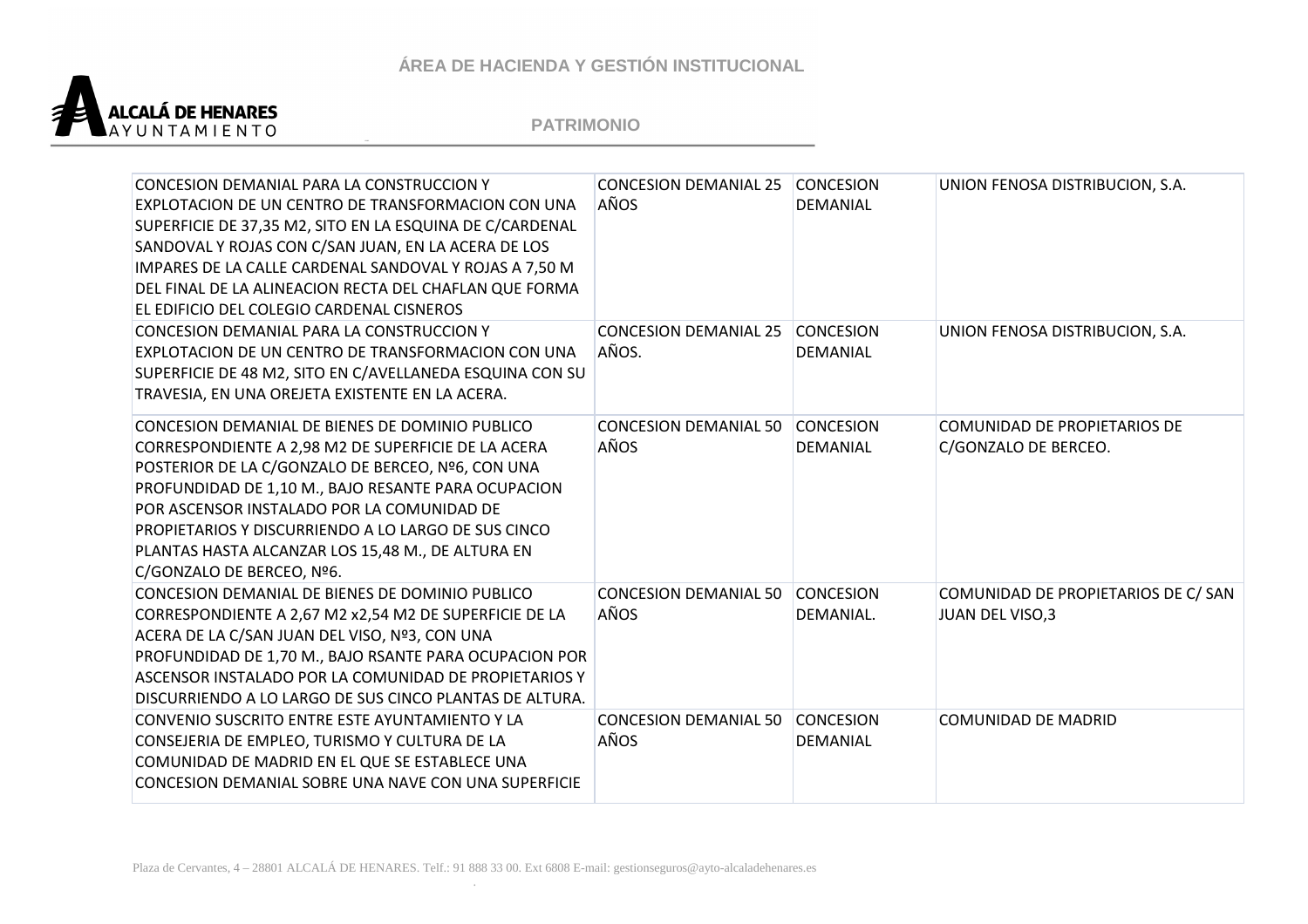

| DE 700 M2 DE TITULARIDAD MUNICIPAL, SITA EN VIA<br>COMPLUTENSE, 130, PARA SU DESTINO COMO ALMACEN DEL<br>MUSEO ARQUEOLOGICO REGIONAL, POR EL PLAZO DE 50 AÑOS,<br>FINCA Nº245-DUPLICADO-.                                                                                                                                                                                                                                                                                   |                                                                                                                                                                                                                                   |                                           |                                                              |
|-----------------------------------------------------------------------------------------------------------------------------------------------------------------------------------------------------------------------------------------------------------------------------------------------------------------------------------------------------------------------------------------------------------------------------------------------------------------------------|-----------------------------------------------------------------------------------------------------------------------------------------------------------------------------------------------------------------------------------|-------------------------------------------|--------------------------------------------------------------|
| CONTRATO ADMINISTRATIVO SUSCRITO ENTRE ESTE<br>AYUNTAMIENTO Y LA EMPRESA GRUPO HOSTELERO MONIO, SL.<br>PARA LA EXPLOTACION DE LA CAFETERIA DEL TEATRO SALON<br>CERVANTES.<br>LA ADJUDICACION DE ESTE CONTRATO FUE APROBADO POR LA<br>JUNTA DE GOBIERNO LOCAL, EN SESION CELEBRADA EL 28 DE<br>ABRIL DE 2014, POR UN PERIODO DE CUATRO AÑOS,<br>PUDIENDOSE EFECTUAR DOS PRORROGAS DE UN ACO CADA<br>UNO POR IMPORTE DE 12.349,26.-€ AL ACO.                                  |                                                                                                                                                                                                                                   | <b>CONTRATO</b><br>ADMINISTRATIVO         | <b>GRUPO HOSTELERO MONIO</b>                                 |
| EDIFICIO DESTINADO A "CENTRO INTEGRADO DE ATENCION A<br>PERSONAS CON DISCAPACIDAD" CON DESTINO A LA PRESTACION PARTIR DE LA FECHA DE<br>DE SERVICIOS DE "RESIDENCIA Y CENTRO DE DIA PARA PERSONAS FORMALIZACION DEL<br>CON DISCAPACIDAD PSIQUICA"CUYA CONCESION HA SIDO<br>APROBADA A FAVOR DE LA ENTIDAD GRUPO 5 GESTION Y<br>REHABILITACION PSICOSOCIAL, S.L., SITO EN PARCELA 26-B DEL<br>SECTOR 41, DE PROPIEDAD MUNICIPAL DE 5.106 M2, CALLE<br>ALEJO CARPENTIER, Nº2. | CONCESION DE 20 AÑOS A<br><b>CONTRATO QUE EL 27 DE</b><br>FEBRERO DE 2012                                                                                                                                                         | <b>CONCESION</b>                          | <b>GRUPO 5 GESTION Y REHABILITACION</b><br>PSICOSOCIAL, S.L. |
| CONVENIO SUSCRITO ENTRE ESTE AYUNTAMIENTO Y LA<br>FUNDACION BANCO DE ALIMENTOS QUE TIENE POR OBJETO LA<br>REGULACION DE LAS CONDICIONES POR LAS QUE SE RIGE EL<br>OTORGAMIENTO DE UNA CONCESION DEMANIAL DE LA<br>PARCELA 4.3 DEL SECTOR 46 PARA LA CONSTRUCCION DE UN<br>EDIFICIO PARA LAS NUEVAS INSTALACIONES DE LA FUNDACION<br><b>BANCO DE ALIMENTOS.</b>                                                                                                              | CONCESION DE 50 AÑOS A<br>CONTAR DESDE LA FECHA<br>DE FINALIZACION DE LAS<br>OBRAS DE CONSTRUCCION<br>DEL EDIFICIO, CUYA<br>LICENCIA DE OBRAS FUE<br>CONCEDIDA POR LA JUNTA<br>DE GOBIERNO LOCAL DE 7<br>DE ABRIL DE 2013, CON UN | <b>CONCESION</b><br><b>ADMINISTRATIVA</b> | <b>FUNDACION BANCO DE ALIMENTOS</b>                          |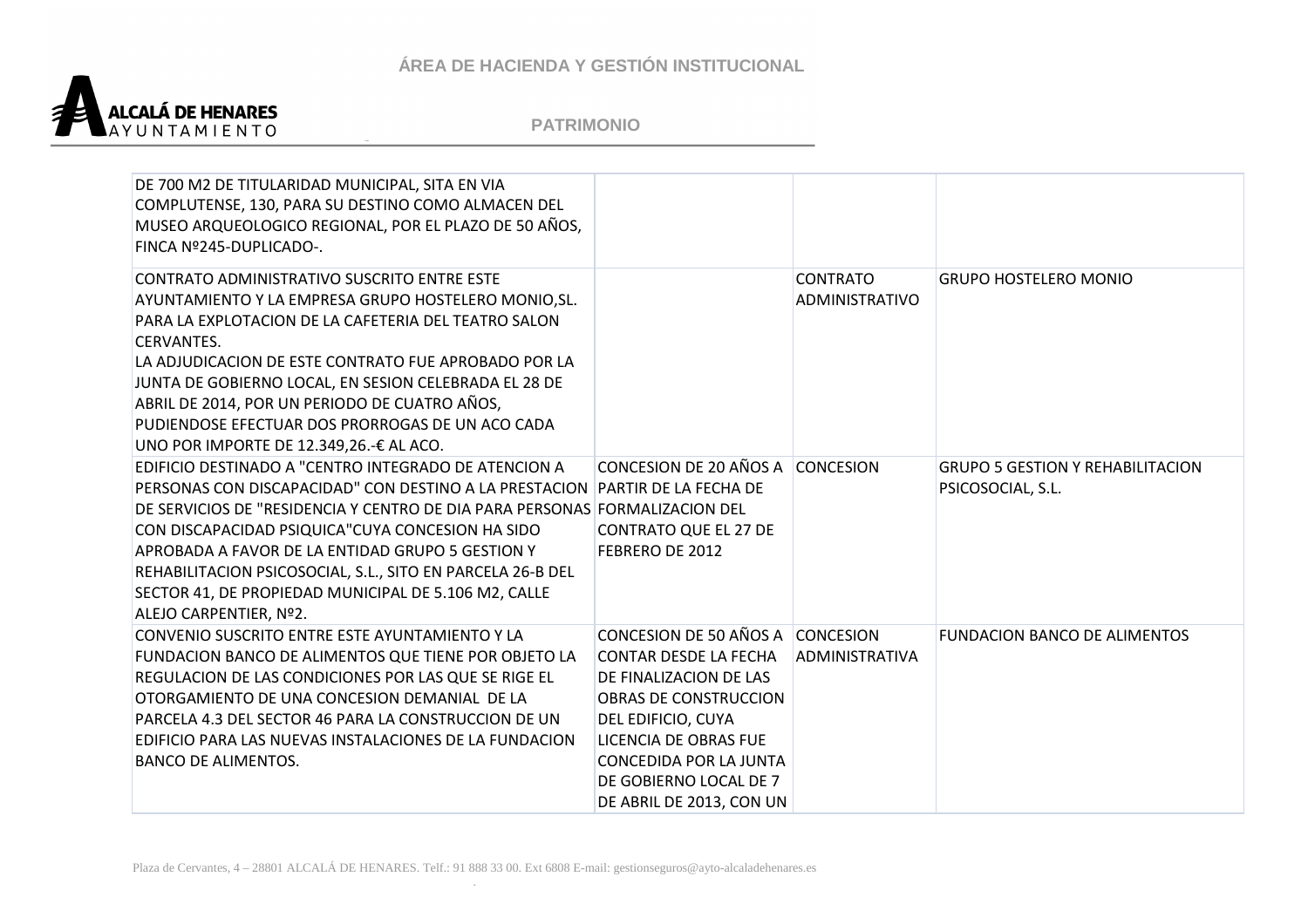

**PATRIMONIO**

|                                                                                                                                                                                                                                                                                                                                                                                                                                                                                                                                                                                                                         | PLAZO MAXIMO DE<br><b>CONSTRUCCION DE LAS</b><br>OBRAS DE 4 AÑOS.                                                                                                                    |                               |                                                         |
|-------------------------------------------------------------------------------------------------------------------------------------------------------------------------------------------------------------------------------------------------------------------------------------------------------------------------------------------------------------------------------------------------------------------------------------------------------------------------------------------------------------------------------------------------------------------------------------------------------------------------|--------------------------------------------------------------------------------------------------------------------------------------------------------------------------------------|-------------------------------|---------------------------------------------------------|
| CONCESION DEMANIAL DE BIENES DE DOMINIO PUBLICO<br>CORRESPONDIENTE A 3,03 M2 DE SUPERFICIE DE LA ACERA DE LA AÑOS<br>C/TORRELAGUNA, Nº22, CON UNA PROFUNDIDAD DE 1,50 M.,<br>BAJO RASANTE PARA OCUPACION POR ASCENSOR INSTALADO<br>POR LA COMUNIDAD DE PROPIETARIOS Y DISCURRIENDO A LO<br>LARGO DE SUS CINCO PLANTAS DE ALTURA (PLANTA BAJA MAS<br>CUATRO), HASTA ALCANZAR LOS 13,93 M. DE ALTURA.                                                                                                                                                                                                                     | <b>CONCESION DEMANIAL 50</b>                                                                                                                                                         | <b>CONCESION</b><br>DEMANIAL  | <b>COMUNIDAD DE PROPIETARIOS</b><br>C/TORRELAGUNA, Nº22 |
| CONCESION DEMANIAL A LA COMUNIDAD DE PROPIETARIOS DE<br>AVDA REYES CATOLICOS, Nº18, DE BIENES DE DOMINIO PUBLICO<br>CORRESPONDIENTE A UNA SUPERFICIE DE OCUPACION EN ACERA ANTICIPADAMENTE<br>DE 741 M., DE PROFUNDIDAD EN SUBSUELO: CIMENTACION 2M.<br>SUPERFICIAL, ALTURA DE LA RAMPA 0,35 M DESDE EL NIVEL DE<br>ACERA AL NIVEL DEL PORTAL, BARANDILLA:1 M DE ALTURA.                                                                                                                                                                                                                                                | <b>CONCESION DEMANIAL 50</b><br>AÑOS, CESANDO<br><b>CUANDO EL EDIFICIO SEA</b><br>SUSTITUIDO O CUANDO<br><b>DESAPAREZCA EL INTERES</b><br>PUBLICO ACREDITADO EN<br>EL EXPEDIENTE.    | <b>CONCESION</b><br>DEMANIAL. | COMUNIDAD DE PROPIETARIOS AVDA<br>REYES CATOLICOS, Nº18 |
| CON FECHA DE 6 DE JULIO DE 2015, LA JUNTA DE GOBIERNO<br>LOCAL ADOPTO ACUERDO DE MODIFICACION DEL ACUERDO<br>ADOPTADO POR LA JUNTA DE GOBIERNO LOCAL DE FECHA<br>01/12/2014, EN EL QUE FUE OTORGADA LA CONCESION<br>DEMANIAL A LA MUTUALIDAD GENERAL DE LA ABOGACIA, DE<br>BIENES DE DOMINIO PUBLICO, CORRESPONDIENTE A UNA<br>SUPERFICIE DE OCUPACION DE LA RAMPA EN ACERA DE 22,88<br>M2, CON RAMPA, CIMENTACION SUPERFICIAL Y ALTURA DE LA<br>RAMPA 1,05 M.,, CONSISTIENDO DICHA MODIFICACION EN LA<br>DISMINUCION DE LA LONGITUD DE LA RAMPA EN UN METRO EN<br>SENTIDO PERPENDICULAR A LA CALZADA Y CONSTRUIRSE CON | <b>CONCESION DEMANIAL 50</b><br>AÑOS, CESANDO<br>ANTICIPADAMENTE SI EL<br><b>EDIFICIO FUERA</b><br>SUSTITUIDO O<br>DESAPAREZCA EL INTERES<br>PUBLICO ACREDITADO EN<br>EL EXPEDIENTE. | <b>CONCESION</b><br>DEMANIAL  | MUTUALIDAD GENERAL DE LA ABOGACIA.                      |

Plaza de Cervantes, 4 – 28801 ALCALÁ DE HENARES. Telf.: 91 888 33 00. Ext 6808 E-mail: gestionseguros@ayto-alcaladehenares.es .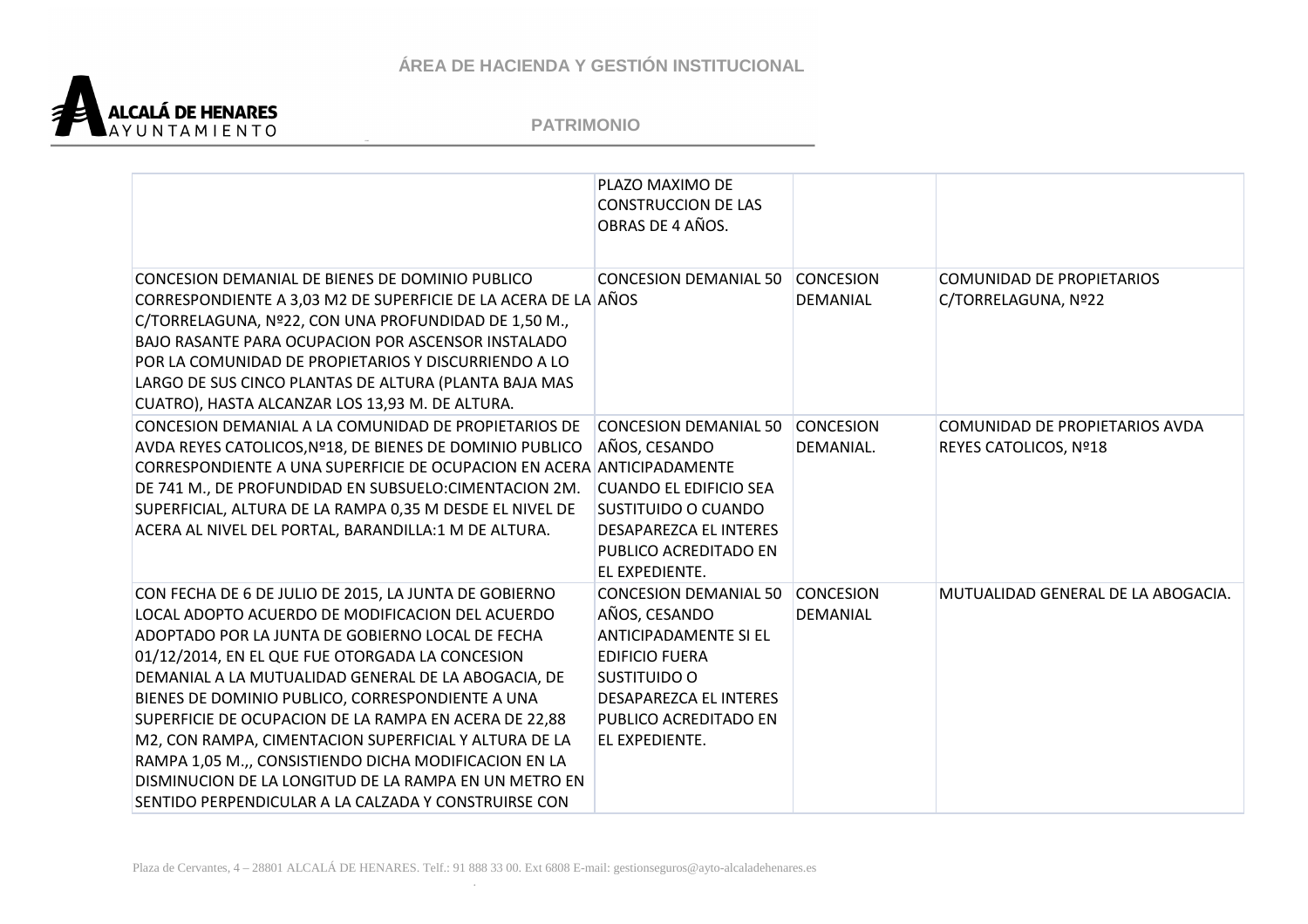

| ELEMENTOS DE FABRICA Y NO METALICOS, QUEDANDO, POR<br>TANTO LA SUPERFICIE DE OCUPACION DE LA ACERA EN 19,74<br>M2, ALTURA DE LA RAMPA 1,05 M DESDE NIVEL DE ACERA A<br>NIVEL SUPERIOR Y BARANDILLA DE 1 M DE ALTURA.<br>LINDEROS DE LA RAMPA: NORESTE: FINCA, C/NAVARRO Y<br>LEDESMA, S/N, EN LINEA DE 4,30M.-SURESTE: ESPACIO LIBRE NO<br>EDIFICADO, C/NAVARRO Y LEDESMA, EN LINEA DE 4,59 M.-<br>SUROESTE: ESPACIO LIBRE NO EDIFICADO, C/NAVARRO Y LESEMA,<br>EN LINEA DE 4,30M.<br>CONCESION DEMANIAL CORRESPONDIENTE A UNA SUPERFICIE<br>DE OCUPACION EN ACERA DE19,74 M2, CON RAMPA,<br>CIMENTACION SUPERFICIAL DE FABRICA (NO METALIC); ALTURA<br>DE LA RAMPA: 1,05 M DESDE EL NIVEL DE ACERA A NIVEL<br>SUPERIOR, BARANDILLA 1 M., DE ALTURA, POR OBRAS DE<br>ADECUACION DE ACCESIBILIDAD DEL EDIFICIO EN CALLE<br>NAVARROO Y LEDESMA, 4, SEDE DE LA AGENCIA ESTATAL DE LA<br>ADMINISTRACION TRIBUTARIA DE ALCALA DE HENARES,<br>SOLICITADA POR LA MUTUALIDAD GENERAL DE LA ABOGACIA. |                                                                                                                                                                                                                                                                                         |                              |                    |
|----------------------------------------------------------------------------------------------------------------------------------------------------------------------------------------------------------------------------------------------------------------------------------------------------------------------------------------------------------------------------------------------------------------------------------------------------------------------------------------------------------------------------------------------------------------------------------------------------------------------------------------------------------------------------------------------------------------------------------------------------------------------------------------------------------------------------------------------------------------------------------------------------------------------------------------------------------------------------------------------|-----------------------------------------------------------------------------------------------------------------------------------------------------------------------------------------------------------------------------------------------------------------------------------------|------------------------------|--------------------|
| LA JUNTA DE GOBIERNO LOCAL DE 23 DE SEPTIEMBRE DE 2013<br>ADOPTO ACUERDO APROBANDO EL CONVENIO ENTRE ESTE<br>AYUNTAMIENTO Y CRUZ ROJA ESPACOLA PARA LA CONCESION<br>DEMANIAL DE LA PARCELA S2B-1 UE 24, DESTINADA A LA<br>CONSTRUCCION DEL EDIFICIO DE LA NUEVA SEDE DE LA<br>INSTITUCION, POR UN PLAZO DE 75 AÑOS, CON LA OBLIGACION,<br>ENTRE OTRAS, DE DEVOLUCIYN DE LA POSESION DE LOS DOS<br>LOCALES Y LAS DOS PLAZAS DE GARAJE SITOS EN CALLE PEDRO<br>SARMIENTO DE GAMBOA, Nº3.                                                                                                                                                                                                                                                                                                                                                                                                                                                                                                       | <b>CONCESION DEMANIAL 75</b><br>AÑOS CON LA<br>OBLIGACION, DE<br><b>DEVOLUCION DE LA</b><br>POSESION DE LOS DOS<br>LOCALES Y LAS DOS PLAZAS<br>DE GARAJE SITOS EN CALLE<br>PEDRO SARMIENTO DE<br>GAMBOA, Nº3.IGUALMENT<br>E DISPONDRA DE UN<br>PLAZO DE CUATRO AÑOS<br>PARA EJECUTAR LA | <b>CONCESION</b><br>DEMANIAL | CRUZ ROJA ESPACOLA |